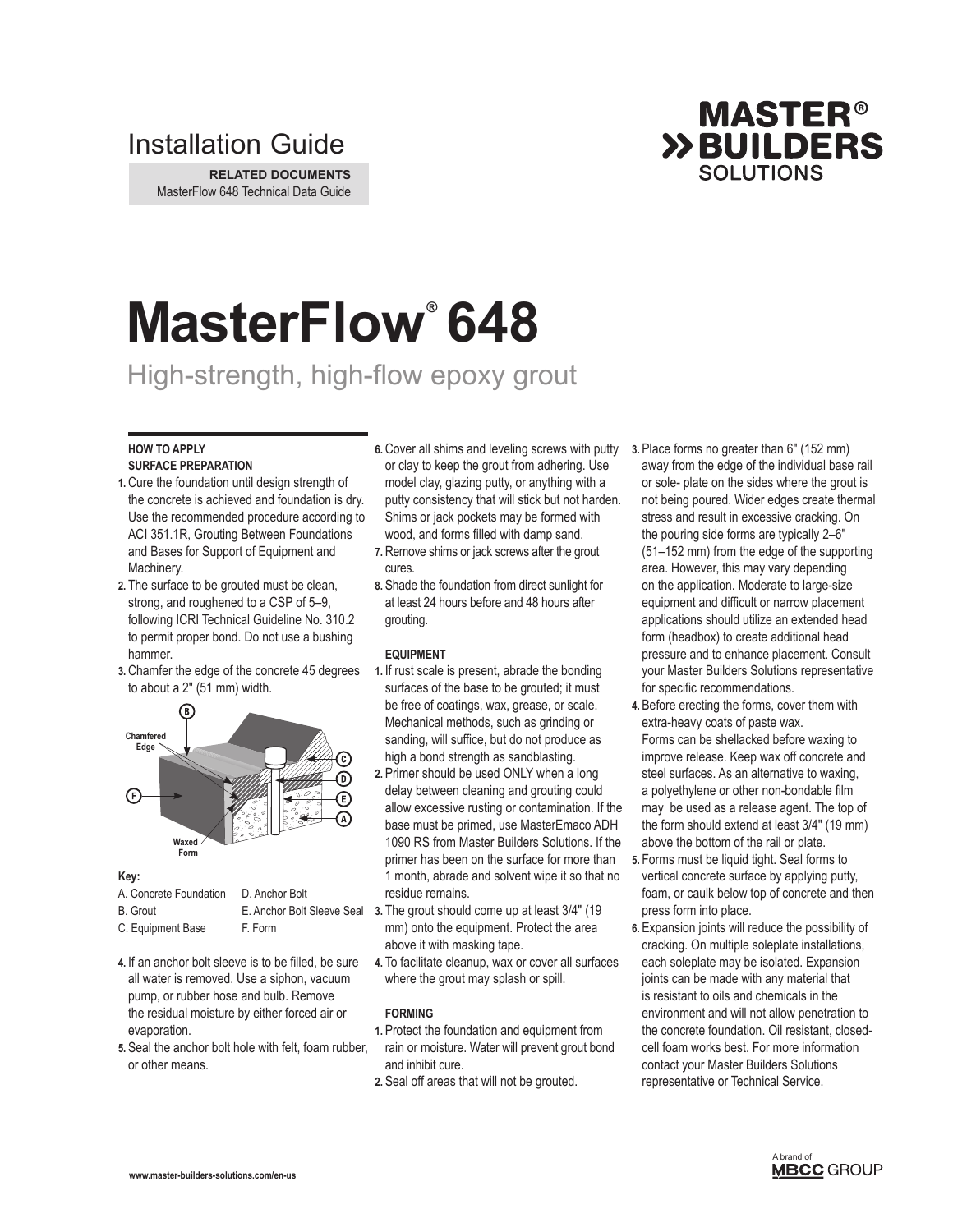# **DEEP POUR RECOMMENDATIONS**

Masterflow 648 can be used for deep pours. When pour thickness will exceed six inches  $(150 \text{ mm})$  or mass exceeds 20 ft<sup>3</sup>  $(0.57 \text{ m}^3)$ , follow these procedures.

- see Master Builders Solutions technical bulletin 2. For flat bottom plates and bases, pour the **1.** <sup>3</sup> ⁄8 – <sup>1</sup> ⁄2" (9.5–13 mm) rebar on 8–12" (203 to 305 mm) centers may be used to minimize stress cracking. Locate a bottom tier about 2" (51 mm) above the foundation surface. Space additional tiers, if required, at equal distances in the grout pour, with vertical supports as required. All rebar must be 2" (51 mm) from any grout surface. For detailed information: "Reinforcing Bar Installation in Epoxy Grouts" or contact Master Builders Solutions Technical Service.
- **2.** Let existing rebar protrude from the foundation on 12–18" (305–457 mm) centers around the perimeter and about 6–12" (152–305 mm) in from the edge. This will tie the deep pour to the foundation. The first pour should be within 2–3" (51–76 mm) of the bottom of the base. The final pour should not be made until the first pour is hard and has returned to ambient temperature, usually within 24–30 hours.
- **3.** For deep-pour applications or situations that preclude the installation of rebar, consider using Masterflow 678 by Master Builders Solutions.

#### **MIXING**

- **1.** Aggregate must be completely dry.
- **2.** Precondition all components to 70° F (21° C) for 24 hours before using.
- **3.** Pour the hardener (Part B) into a pail of grout resin (Part A) and stir by hand with a spatula or paint stir paddle until well mixed to a uniform amber color.
- **4.** Pour the mixture into a horizontal shaft mortar mixer or a Kol type mixer without delay.
- **5.** Add the grout aggregate, one bag at a time, and mix only until aggregate is completely wetted out to avoid air entrapment. The first batch may be slightly less fluid than later batches because some of the resin is retained on the walls of the mixer. Withholding 1/2–1 bag of aggregate from the first batch of a full unit will compensate for lost resin. Note: always add aggregate to the mixer after the premixed liquids have been poured in.

**6.** Adjust the amount of aggregate used for the temperature and type of pour. The temperature of the grout, foundation, and equipment base are more important than the air temperature because they will affect the grout flow rate. The required flow is related to the grout thickness (between the foundation and base) and the flow distance.

## **PLACEMENT**

- **1.** Pour the grout into a wheelbarrow or buckets for transporting to pour-site. Remove it from the wheelbarrow within 15 minutes.
- grout from one side through to the other across the short dimension.
- **3.**When grouting closed areas, prevent air entrapment by starting at one end of the form and filling the cavity completely while advancing toward the other end.
- **4.**Masterflow 648 grout will flow, but it can be aided with pushing tools like banding straps or plywood strips. Push with long, slow strokes rather than short jabs until no air pockets remain under the frames. DO NOT VIBRATE.
- **5.**Where grout cannot be adequately worked to fill the cavity (because of large size or limited space), a head box will greatly assist flow. Use a sturdy wooden box or sheet metal funnel about 1–2 ft (0.3–0.6 m tall).
- **6.** Check frequently for leaks. Leaks do not selfseal. If not stopped, they will cause voids.
- **7.** If a multi-pour installation is necessary, sprinkle a small amount of MasterFlow 648 aggregate on the first pour's surface as the grout solidifies. Before placement of the second pour, brush the loose aggregate from the first pour's surface. Another method is to sandblast and brush clean the first pour's surface.

## **PUMPING MASTERFLOW 648**

- Condition all grouting materials as close to 70° F (21.1° C) as possible. If an accelerator is used, a grout temperature of 60–65° F (15.6–18.3° C) is acceptable.
- Proper equipment is critical to successful pumping of epoxy grouts. Peristaltic and piston pumps are recommended.
- Grout should be pumped through the shortest distance possible. The maximum distance should be limited to 50 ft (15.2 m)
- For pumping distances greater than 10 ft (3

m), a 1-½ in (38 mm) diameter, PVC pipe should be used to convey grout from the pump outlet to the base of the equipment being grouted. A flexible, seamless, clear vinyl hose should be attached to the end of the PVC pipe to manipulate the grout into the grouting holes or around the forms.

- Prime the pump and pump lines with the neat epoxy resin or vegetable oil. Never prime the pump and hose with water or any other material that can contaminate the epoxy grout. Purge the pump, pipe and hose of all priming material prior to pumping the grout.
- High flow mixes (three bags of aggregate per full units of resin and hardener) are much easier to pump than fully loaded mixes (four bags of aggregate). Jobsite and weather conditions will influence the aggregate loading that can be pumped successfully. Never use less than three bags or more than four bags of aggregate fill per full unit of resin and hardener.
- Regardless of required aggregate fill ratio. begin pumping with a three-bag mix, to ensure wet-out of the pump and lines. If a four-bag mix is desired, the aggregate loading should be increased on subsequent mixes in half bag increments.
- Once the grouting operation begins do not allow the pump to run out of material until the piece of equipment is completely grouted.
- Install the tip of the pump line through the grout holes in the equipment or between the formwork and the baseplate. Try to keep the tip of the grout line in sight whenever possible. Keep the pump line submerged in the grout and slowly withdraw it as the grout fills up under the application area. Avoid creating air pockets at all times.
- As the grout fills the space beneath the baseplate, and can be seen at the next grout hole or at the edge of the formwork on the opposite side, move the pump line to the next grout hole or down the length of the form and continue pumping.
- The pump and hose should be cleaned every 1-1/2 to 2 hours. If cleaned more frequently, soap and water will be effective; otherwise, a citrus degreaser should be used and followed with a final flush using vegetable oil.
- When the installation is complete, immediately clean the pump and lines.

\*Contact the pump equipment manufacturer for additional information on the use and operation of their pumps.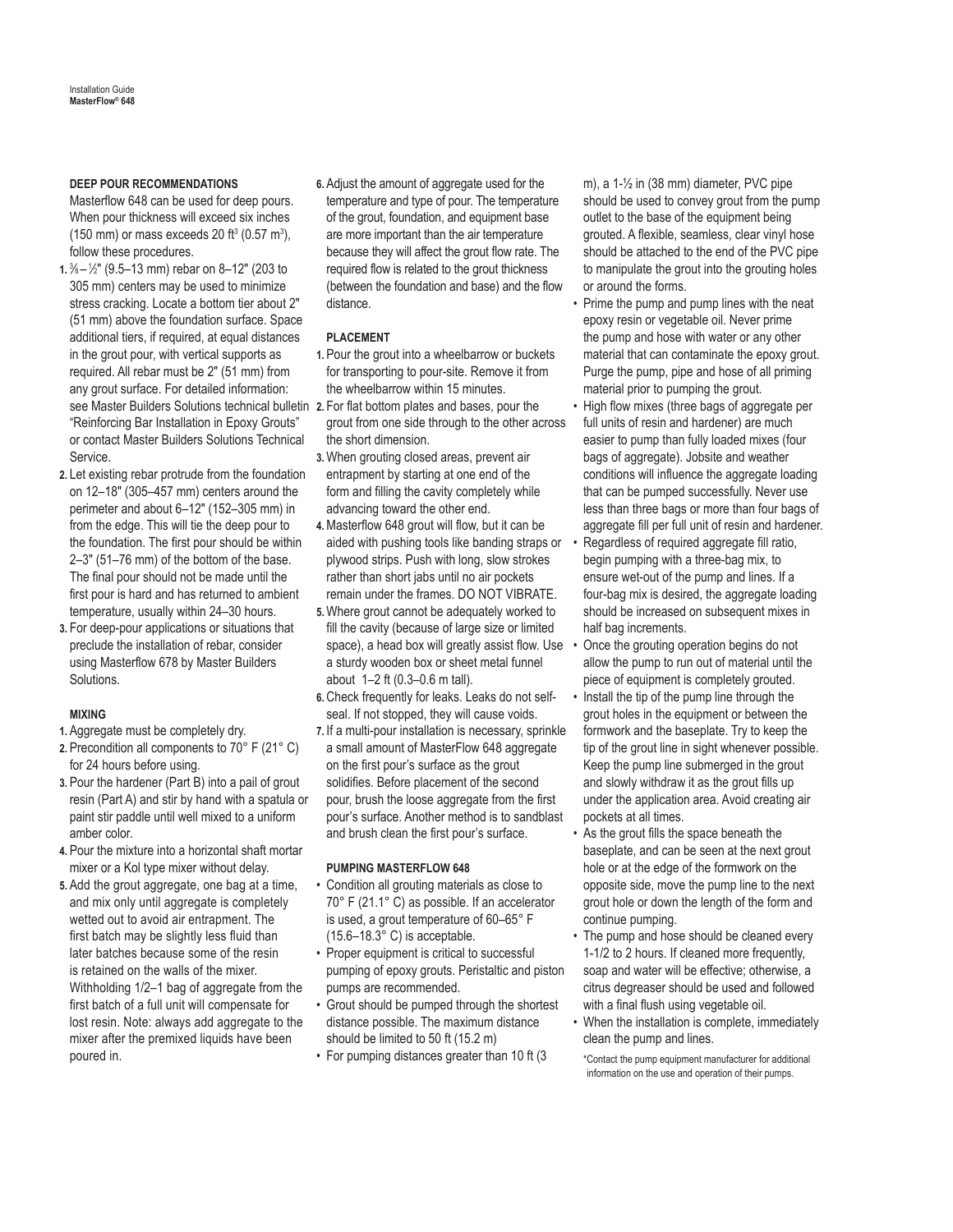# **CLEANUP**

After the pour is complete, remove uncured epoxy from the mixer, wheelbarrow and tools with soap and water or a citrus degreaser. Cured material must be removed mechanically.

#### **WORKING TIME**

The following chart shows the working time for a fresh grout mix at various ambient temperatures. The working time begins when the hardener is added to the resin. **Do not let resin and hardener stand without adding aggregate.** This material produces an exothermic. If the material produces heat as it cures. If the mixed liquids are permitted to stand without addition of aggregate, the resulting increase in temperature can cause decomposition or gassing, releasing potentially hazardous fumes. If the catalyzed resin cannot be used immediately, spread the material over a large open surface, which will allow the heat to dissipate normally. These working times assume product has been properly preconditioned for cold or hot weather use.

#### **Working Time**

| TEMPERATURE, ° F (° C) | <b>MINUTES</b> |
|------------------------|----------------|
| 90(32)                 | $50 - 60$      |
| 70 (21)                | $90 - 120$     |
| 50(10)                 | 120-150        |

#### **COLD-WEATHER CURING**

For cold weather grouting use Masterflow 640 Accelerator. Refer to the Masterflow 640 Accelerator data sheet.

- **1.** The foundation and the equipment base will probably be cooler than room temperature unless room temperature has been constant for some time. Use the foundation and engine temperature, therefore, in estimating cure time.
- **2.** Temperatures vary so radically, day vs. night, atmospheric vs. metal surface, that field judgment must still be used as the final measure. Cured grout should have a solid, almost metallic feel when struck with a hammer. Be sure to check as close to the base of the equipment as possible.

#### **HOT-WEATHER GROUTING**

- **1.** Special care must be exercised when grouting at elevated temperatures, to reduce risks of premature hardening and subsequent cracking.
- **2.** If the packaged grout is above 90° F (32° C), chill the sealed pails of grout resin in a tub of ice or cover the pails with water-soaked burlap to cool the grout to 70° F (21° C).
- **3.** Provide shade from direct sunlight for at least 24 hours before and 48 hours after grouting.

#### **COLD-WEATHER GROUTING**

- **1.** Temperatures below 60° F (16° C) make the grout stiff and hard to handle and significantly increase the cure time. The baseplate and foundation may be much cooler than room temperature. In cold weather, store materials in a warm place. For best handling, the temperature of the grout components and mixing equipment should be at least 70° F (21° C).
- **2.**When baseplate and foundation temperatures (measured by a contact thermometer) are less than 50° F (10° C), heating of the area may be necessary.
- **3.** If heating is required, erect an enclosure around the equipment and foundation to be grouted. Forced air or infrared heaters may be used to obtain the necessary heat to increase the baseplate and foundation temperatures to 50 to 70° F (10 to 21° C). Avoid local hot spots. Apply heat 1–2 days in advance of grouting to achieve uniform baseplate and foundation temperatures. Avoid exposure to exhaust from heating equipment. Remove heat during grout placement.
- **4.** For temperatures from 40 to 50° F (4 to 10° C),consider using Masterflow 640 Grout Accelerator to accelerate strength development.

#### **FILL RATIO**

The fill ratio is the weight of aggregate compared to the combined resin and hardener components. Masterflow 648 is used at a variable fill ratio from the standard 6.55: 1 ratio to as low as 4.92:1 (high-flow version).  $\cdot$  The standard 1.7 ft<sup>3</sup> (0.05 m<sup>3</sup>) unit of Masterflow 648 includes 188 lbs (85.2 kg) of aggregate (or four 47 lb bags). This 6.55:1 fill

ratio can be reduced to as low as three bags or a 4.92:1 fill ratio yielding 1.35 ft<sup>3</sup> (0.04 m<sup>3</sup>).

• For projects requiring a fill ratio different from the standard 4 bag mix, simply determine how many bags of aggregate will be used (number of bags x number of units) and purchase the components (resin, hardener, and aggregate) separately. When using Masterflow 648 in post-tensioning anchorages, always use the standard aggregate load of 6.55:1.

#### **Fill Ratio Guideline**

| TEMPERATURE                            | $1.7$ ft <sup>3</sup> UNIT<br><b>VERY THIN POURS OR STANDARD</b><br><b>VERY LONG DISTANCESPOURS</b> |           |
|----------------------------------------|-----------------------------------------------------------------------------------------------------|-----------|
| > 90° F<br>$( > 32^{\circ} \text{ C})$ |                                                                                                     |           |
| 70 to 90° F<br>(21 to 32° C)           | Up to 1/2 bag                                                                                       |           |
| 50 to 70° F<br>(10 to 21° C)           | $1/2$ to 1 bag                                                                                      | $1/2$ bag |
|                                        |                                                                                                     |           |

The chart above provides guidelines for the amount of aggregate that can be removed from a 1.7 ft<sup>3</sup> unit in order to optimize flow and cost per ft<sup>3</sup>. A maximum of 12 lbs of aggregate can be removed from a  $0.4$  ft<sup>3</sup> unit.

#### **HEALTH, SAFETY AND ENVIRONMENTAL**

Read, understand and follow all Safety Data Sheets and product label information for this product prior to use. The SDS can be obtained by visiting www.master-builders-solutions.com/ en-us, e-mailing your request to mbsbscst@ mbcc-group.com, or calling 1(800)433-9517. Use only as directed.

**IN CASE OF EMERGENCY: Call CHEMTEL +1 (800) 255-3924 or if outside the US or Canada, +1 (813) 248-0585.**

#### **WASTE DISPOSAL METHOD**

This product when discarded or disposed of, is not listed as a hazardous waste in federal regulations. Dispose of in a landfill in accordance with local regulations. For additional information on personal protective equipment, first aid, and emergency procedures, refer to the product Safety Data Sheet (SDS) on the job site or contact the company at the address or phone numbers given below.